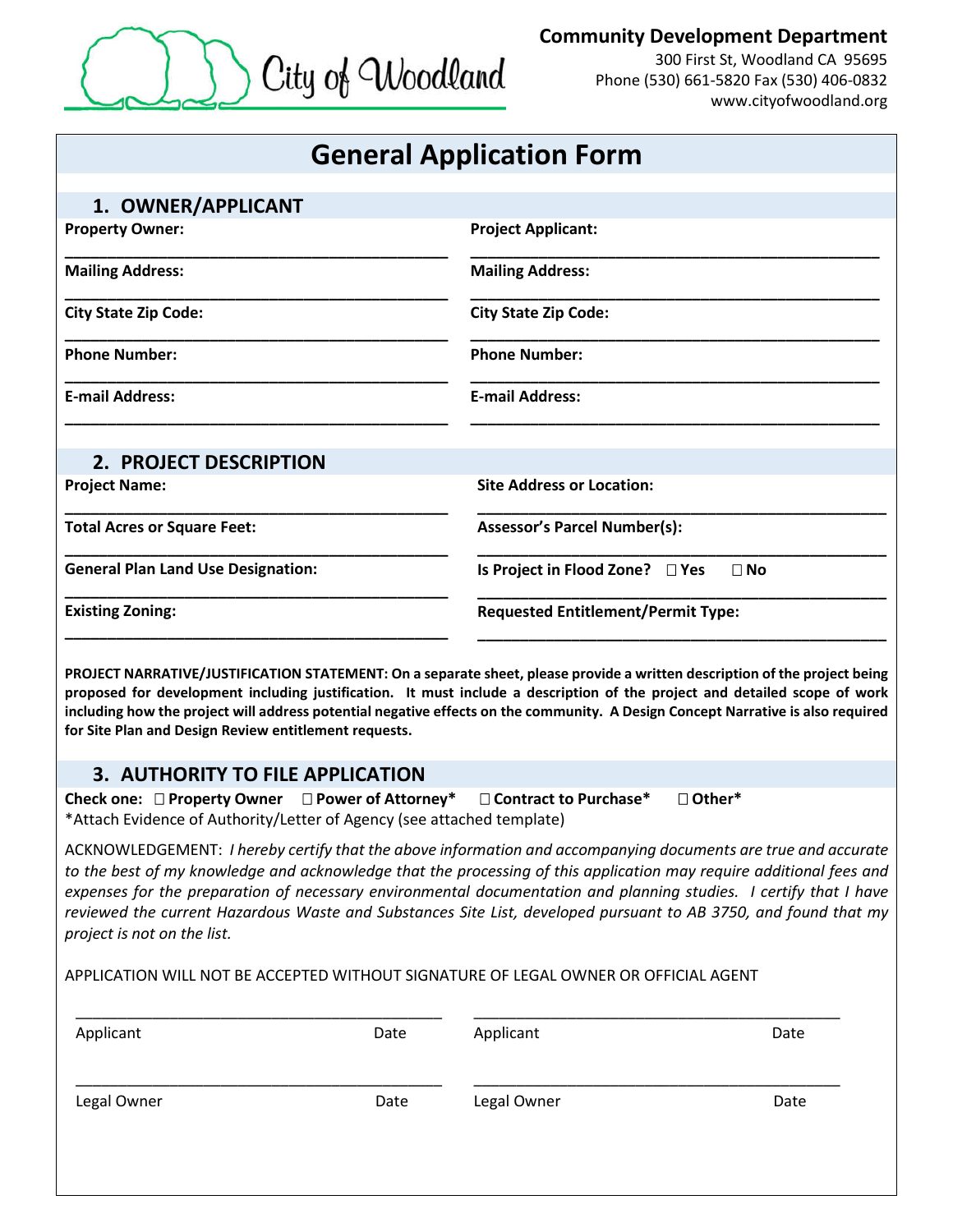| <b>DEPARTMENT USE ONLY</b>                                                                                                                                                                                                     |        |                               |                                        |  |  |  |
|--------------------------------------------------------------------------------------------------------------------------------------------------------------------------------------------------------------------------------|--------|-------------------------------|----------------------------------------|--|--|--|
| <b>Entitlement Type</b>                                                                                                                                                                                                        |        |                               |                                        |  |  |  |
| <b>Zoning Administrator Permit (ZAP)</b>                                                                                                                                                                                       | ⊔      | <b>Zoning Amendment</b>       | <b>Sign Plan</b>                       |  |  |  |
| <b>Conditional Use Permit (CUP)</b><br>$\Box$                                                                                                                                                                                  | $\Box$ | Zone Interpretation           | <b>Tentative Parcel Map</b><br>$\Box$  |  |  |  |
| <b>CUP/PUD/ZAP Modification</b><br>ப                                                                                                                                                                                           | ⊔      | <b>Design Review</b>          | <b>Tentative Subdivision Map</b><br>⊔  |  |  |  |
| <b>Annexation Application</b><br>⊔                                                                                                                                                                                             | $\Box$ | <b>Site Plan Review</b>       | <b>Amendment to Tentative Map</b><br>⊔ |  |  |  |
| <b>Lot Line Adjustment</b><br>$\Box$                                                                                                                                                                                           | $\Box$ | <b>General Plan Petition</b>  | Variance<br>$\mathsf{L}$               |  |  |  |
| Lot Merger<br>$\Box$                                                                                                                                                                                                           | $\Box$ | <b>General Plan Amendment</b> | Other:<br>ப                            |  |  |  |
| Explain: Explain:<br>Is this request related to another development?<br>$\Box$ No<br>$\Box$ Yes                                                                                                                                |        |                               |                                        |  |  |  |
| Intake                                                                                                                                                                                                                         |        |                               |                                        |  |  |  |
| Amount Paid: National Property of the Company of the Company of the Company of the Company of the Company of the Company of the Company of the Company of the Company of the Company of the Company of the Company of the Comp |        |                               |                                        |  |  |  |
| Amount Owed: Amount Owed:                                                                                                                                                                                                      |        |                               |                                        |  |  |  |
|                                                                                                                                                                                                                                | Date:  |                               |                                        |  |  |  |
| Planner: Manual Manual Manual Manual Manual Manual Manual Manual Manual Manual Manual Manual Manual Manual Manual Ma                                                                                                           | Date:  |                               |                                        |  |  |  |
| Project No: North and the contract of the contract of the contract of the contract of the contract of the contract of the contract of the contract of the contract of the contract of the contract of the contract of the cont |        |                               |                                        |  |  |  |
|                                                                                                                                                                                                                                |        |                               |                                        |  |  |  |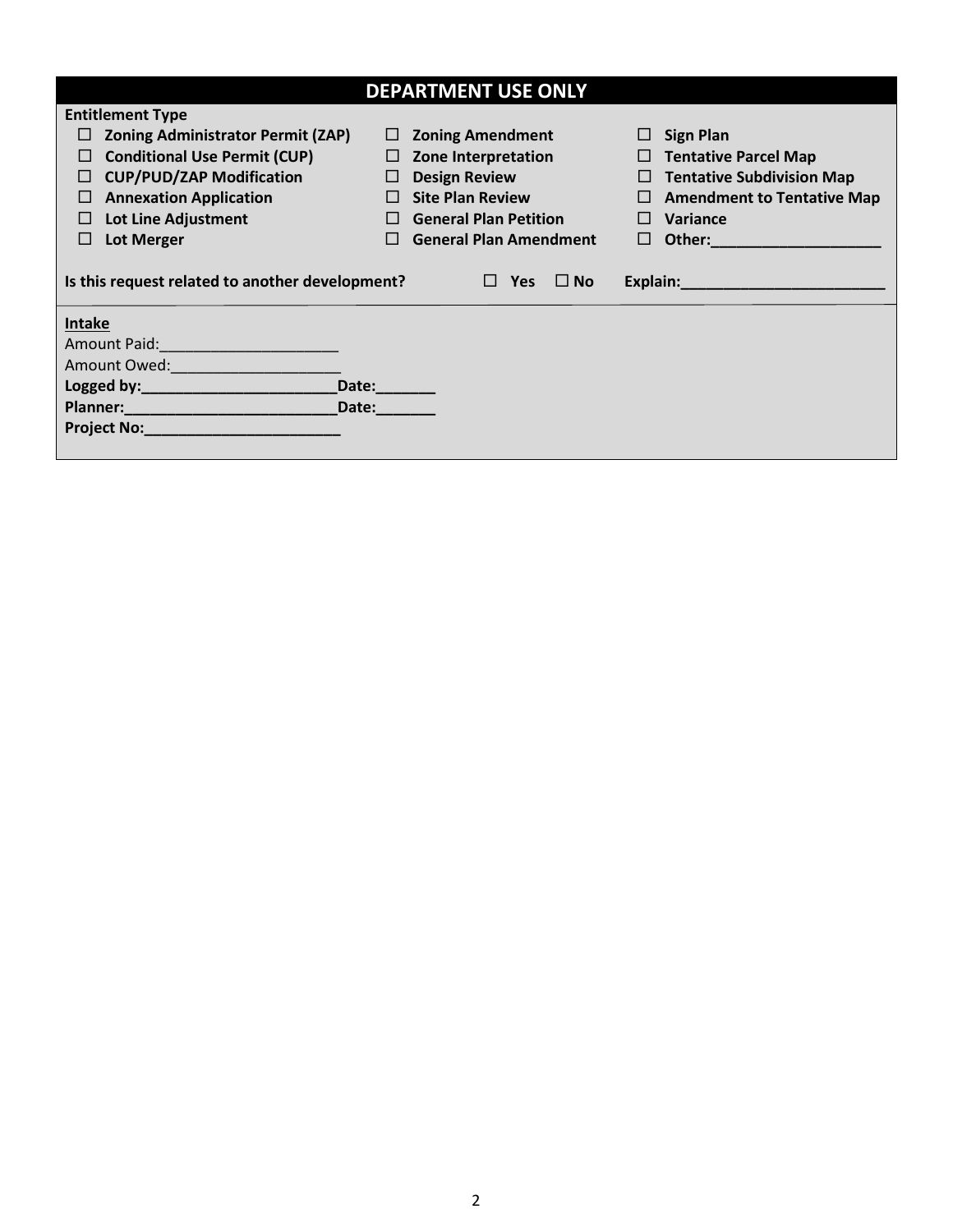City of Woodland

Community Development Department, 300 First Street, Woodland CA 95695, (530) 661-5820 fax (530) 406-0832

## **LETTER OF AGENCY**

If the applicant is not the owner of record of the subject site, a Letter of Agency from the owner, or the owner's authorized representative must be submitted which grants the applicant permission to apply for the requested entitlements(s). The Letter of Agency must be notarized.

Date: \_\_\_\_\_\_\_\_\_\_\_\_\_\_\_\_\_\_\_\_\_\_\_\_

To: City of Woodland Community Development Department 300 First Street Woodland, CA 95695

Community Development Department:

To apply for the entitlement(s) listed below

| General Plan Amendment<br>$\Box$ | □ Zoning Amendment                      | Tentative Subdivision Map<br>$\Box$       |
|----------------------------------|-----------------------------------------|-------------------------------------------|
| □ Tentative Parcel Map           | Specific Plan Amendment<br>$\Box$       | Lot Line Adjustment<br>$\Box$             |
| Variance<br>$\Box$               | <b>Conditional Use Permit</b><br>$\Box$ | <b>Planned Development</b><br>$\Box$      |
| $\Box$ Site Plan Review          | Design Review<br>⊔                      | Zoning Administrator Permit<br>$\Box$     |
| $\square$ Specific Plan          | Cannabis Business Permit<br>П.          | <b>Cannabis Conditional Use</b><br>$\Box$ |
|                                  |                                         | Permit                                    |
| Is this request part of another  | Other:                                  |                                           |
| application? Yes <sub>∩</sub> No |                                         |                                           |

I, the undersigned legal owner of record, hereby grant permission to:

| Signature of Owner(s) of Record (must be an original signature) |        |  |
|-----------------------------------------------------------------|--------|--|
| Print Legal Owner(s) of Record Name                             |        |  |
| Address of Legal Owner (attach title report)                    | Phone: |  |
| E-mail Owner(s) of Record:                                      |        |  |